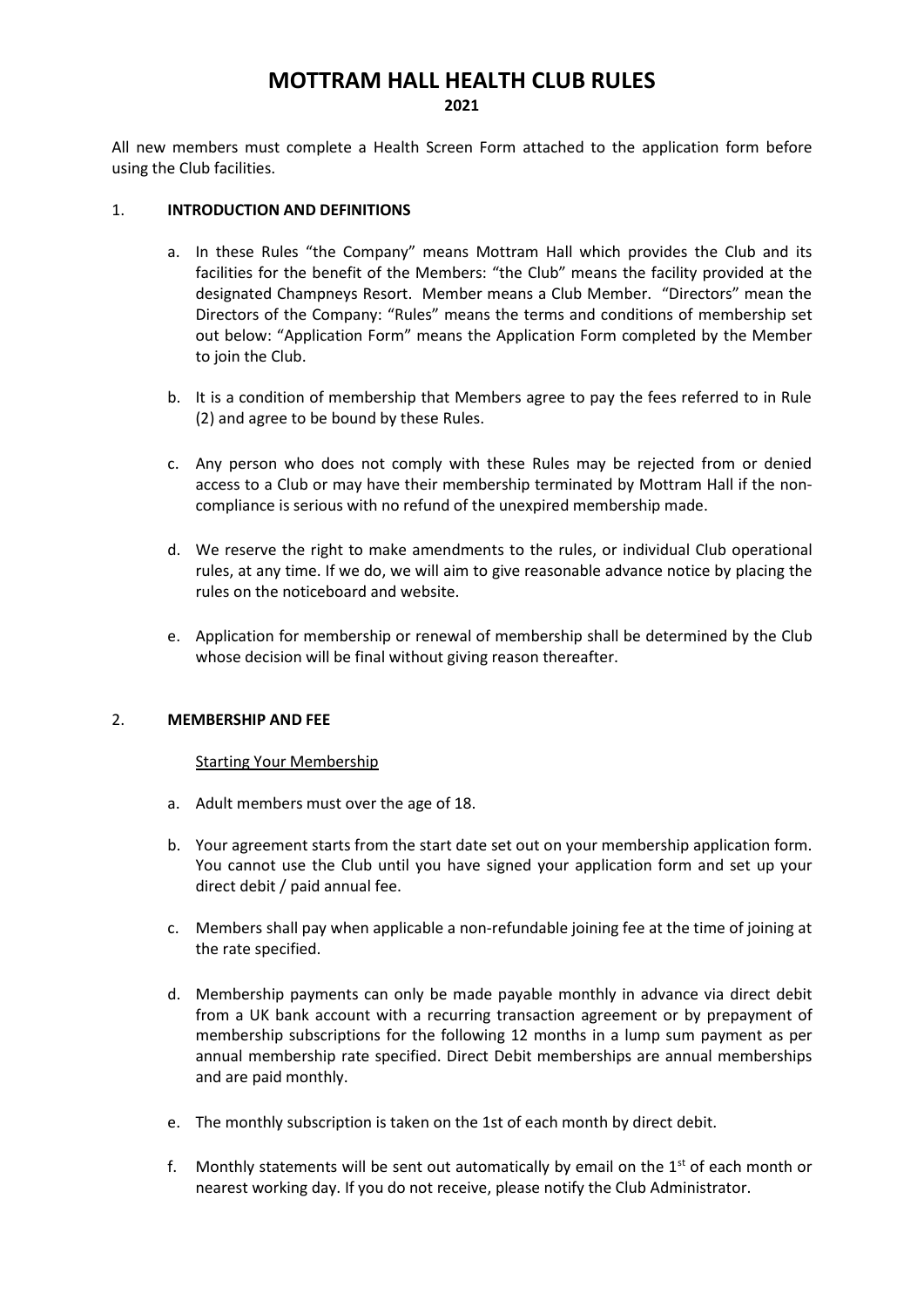- g. If any monthly charges incurred are not paid when they fall due, the Company reserves the right to temporarily refuse the member further purchases or access to the Club until such time as full payment has been made. If any monthly fees incurred are not paid within 30 days after they are due, the Club shall have the right to demand payment in full. If such amounts are not paid within 7 days after such demand, additional purchases will be temporarily refused and if such amounts are not paid for 7 days after this final demand membership will be terminated and the Club may pursue any rights it may have to recover the unpaid amount.
- h. Members must give notice to the Club of any change of postal or email address. Failing such notice, all communications shall be presumed to have been received within 5 days of the post-marked or receipt of email.
- i. Subject to clause j we will give you at least 14 days' notice, or less if it is not reasonably practicable to give 30 days' notice, in respect of any change to your membership conditions.
- j. We will give you at least 30 days' notice, of any proposed price increase of your membership. All membership fees are reviewed annually.
- k. In the event that a price increase is made to your membership terms and conditions, you shall be entitled to terminate your membership by providing one full calendar months' notice to us within fourteen days of receiving the notice of the price increase.
- l. To re-join the Club after a termination or cancellation of membership, any unpaid subscriptions must be cleared, a new membership agreement completed and the prevailing admin fee of £15 will be charged per member.

## MEMBERSHIP TYPES

- a. We offer various types of memberships which you can upgrade to at any given time and pay the extra fees which apply.
- b. We may at any time choose to withdraw a type of membership or a payment option for new members or members who want to change, restart or renew their membership or payment option.
- c. Membership is non-transferable and non-refundable, unless there is written agreement to the contrary from Mottram Hall.

## 3. **MEMBERSHIP CARDS**

- a. As soon as possible after applying for membership, cards will be issued to all Members who must register and present/swipe a valid membership card upon entering the Club at the Club Reception. Failure to do so can result in termination of membership.
- b. The card is non-transferable and must not be lent or used by another person other than the Members themselves.
- c. All members are required to have their picture taken at the Club Desk.
- d. The Club reserves the right to charge a fee for the replacement of lost membership cards currently £5.00.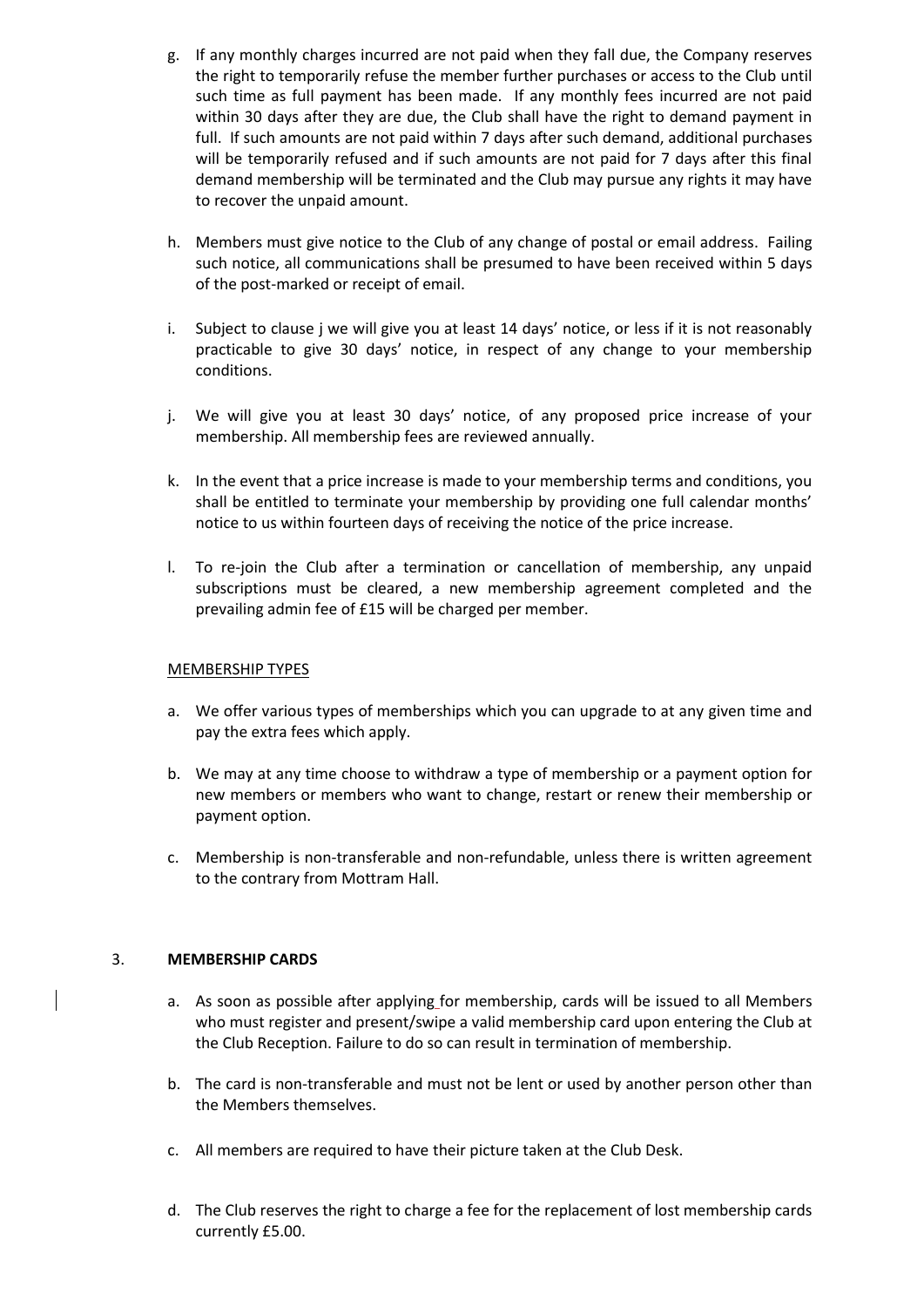- e. The Company reserves the right to retain any membership card if there has been a defaulted payment by the Member concerned.
- f. Scanning in and out For health and safety reasons we require all members to scan/sign in and out at the Club reception.

g. To ensure the exclusivity of the Club you will be required to wear a wristband on each visit. This will be given to you by the reception team. Failure to wear one could result in termination of your membership.

#### 4. **GUESTS**

- a. Members may bring guests to the Club on payment of the prevailing guest fee or through use of a valid guest pass. A minimum of 24 hours' notice is required and will be allowed at management discretion. Failure to book a guest in and present a guest pass on arrival will result in the current guest fee being charged or even being turned away and denied access to the Club.
- b. All guests must be accompanied by an existing member for the whole duration of their visit.
- c. All guests are required to register at the Club desk and complete an enquiry form and exercise waiver before using the facilities. Failure to book guest in and present a guest pass will result in the prevailing guest pass being charged or denied access to the resort.
- d. Guest Passes are valid for the first 8 weeks in the first year of membership and for 12 months only in the years thereafter or as stated by the expiry date.
- e. The maximum number of inclusive guest passes you will receive on joining and on renewal is 3 a year dependant on membership type.
- f. Guest Passes are non-transferable. One Guest Pass allows for one guest only. Half Day Passes cannot be used.
- g. Guest Passes can only be used within your membership club times and only at your club and not another Champneys Resort Club.
- h. A maximum of two guests per member are permitted on any given day subject to management discretion.
- i. One guest can visit a maximum of three times year.
- j. Any treatments or services taken by guests will be charged for accordingly and are required to be paid for prior to departure.
- k. Members are responsible for ensuring that their guests are aware of, and adhere to, the Club rules.
- l. The Company reserves the right to refuse admission to any guest without explanation. Former members or persons who have applied for memberships but denied should not be introduced as a guest.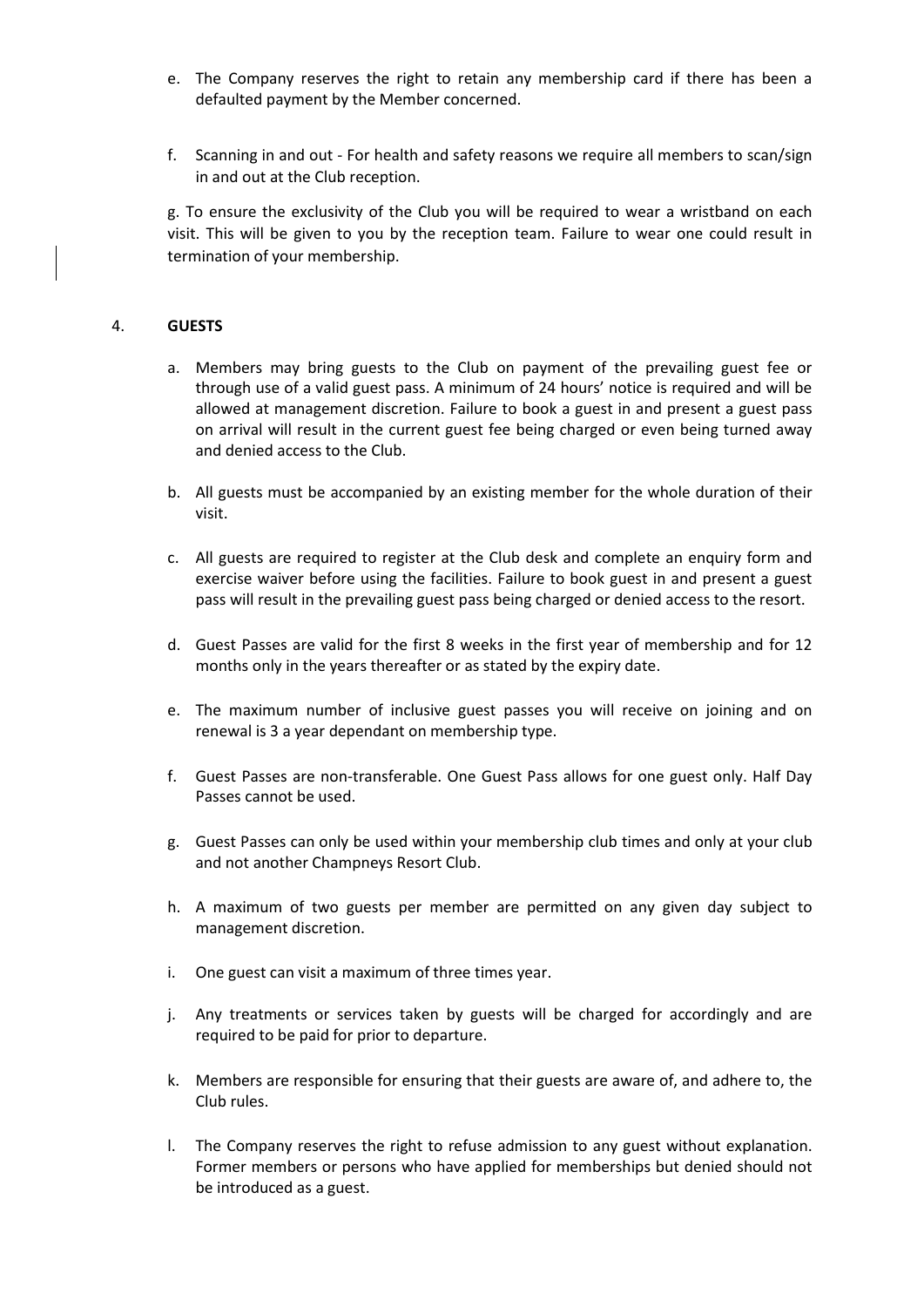a. Club Members can purchase guest passes within their membership times for the following fees: £55 between 10.00 am and 5.00 pm and £25 between 6.30-10.00am & between 5.00-9.30pm weekdays and 8pm weekends.

## 5. **CHILDREN & JUNIORS**

- a. You may want to add children or junior members to your membership. We refer to this as 'linking' them to your membership. All children or juniors who join must be linked to someone aged 18 or over.
- b. When we refer to a 'child' membership this would be anyone between the ages of  $3 17$ .
- c. We may ask for proof of any child or juniors age and can refuse access to our club without receiving this.
- d. Membership for children under the age of three is currently full. This membership is no longer available.
- e. The designated swimming times for children up to 17 years of age are between 8am-10 am and 5pm-7pm daily. These are our designated family swimming times in the smaller leisure pool. The 20m swimming pool is only available for those children who can and are wanting to swim lengths only.

## **Your children's health and safety**

- a. Children aged 17 or under must be accompanied during their visit to the Club by a member aged 18 or over.
- b. Children aged eight or over must use the men's or women's changing rooms, according to their sex.
- c. Children aged 15 or under are not permitted to use the saunas or steam rooms. They must be 16 years or older and supervised at all times by a member aged 18 or over.
- d. Children aged 15 or under are not permitted to use the hot tub. They must be 16 years or older and supervised at all times by a member aged 18 or over.
- e. Children aged 17 or under may not use the gym.
- f. Children aged three and under must wear swimming nappies.
- g. Children aged 15 and under must be accompanied and supervised in the pool, hydro pool and the pool area by a member aged 18 or over during the allocated swimming times. Please note there are no lifeguards.
- h. One adult must not supervise more than one child that is unable to swim.
- i. You must not bring your children into the club if they have an infectious illness or condition.
- j. We welcome children to our club but they must behave reasonably. They must not put themselves or other people in danger or prevent other members from enjoying the club or its facilities. If your child is behaving unreasonably, we have the right to speak to you or the child about this. If your child continues to behave unreasonably, whether on one visit to the club or over a number of visits to the club, we will try to sort out the issue by meeting with you. If we cannot sort out the issue during the meeting, we have the right to suspend the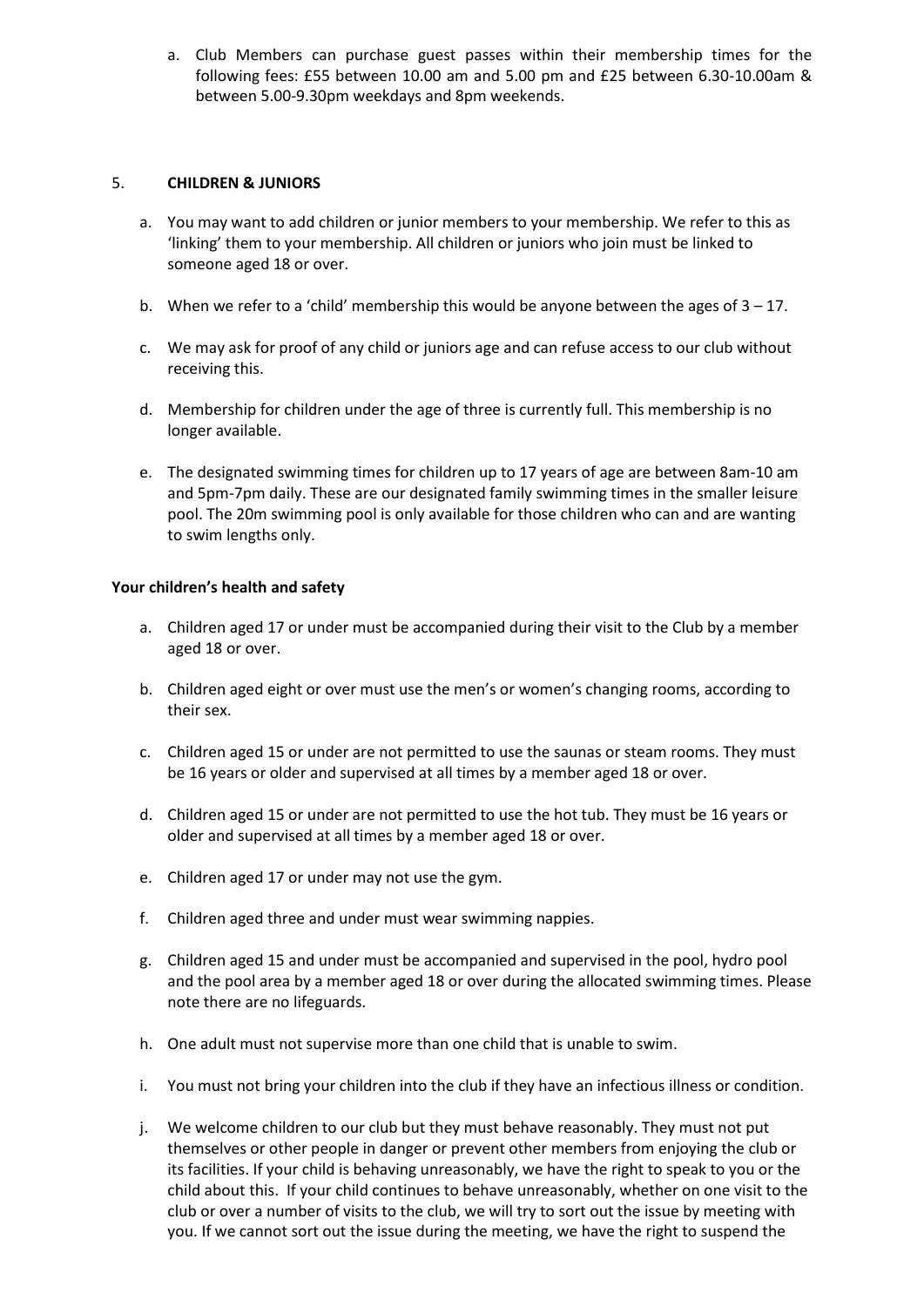child from using the club. If we suspend your child from using a club and you want to appeal against this, you must appeal in writing to the Wellbeing & Fitness Manager.

## **6. CORPORATE MEMBERSHIP**

- a. **Usage -** Corporate membership can be used by no more than 4 people per day and one 4 x ball booked of golf per day.
- b. The membership can only be used by employees of the company or company clients.
- c. A list of people allowed to use the membership will be required upon joining.
- d. Corporate membership is for adult use only and no children.

# **7. USE OF FACILITIES AND SERVICES**

- a. Champneys does not accept responsibility for facilities or equipment which cannot be used by members or guests due to unforeseen circumstances beyond the control of Champneys. This includes any mechanical breakdown which will be rectified as soon as possible.
- b. Club opening hours are fixed by the Company and are subject to change without prior notice. The Company may at any time close the Club's premises or any part thereof, without notice, in order to execute repairs, alterations, accommodate external events, redecorations or otherwise, or to facilitate Club programmes and on certain holidays.
- c. Members are expected to vacate the pool, sauna, steam facilities before the advertised closing time to allow time to change and vacate the premises by the Club closing hours stated.
- d. Use of fitness areas and other Club facilities including outdoor classes is at the Member's or guest's own risk and under their own medical advice. We advise you should consult a doctor before exercising. It is also your responsibility to advise staff if your medical status changes and may affect your ability to exercise safely. We advise that all members have a YOUnique PT Health Screen and request a gym induction before using any new or unfamiliar equipment. Please note the gym is unsupervised at various times of the day. If you are pregnant, have injuries and / or medical problems or have not used gym equipment before please contact a Fitness instructor prior to use. For health and safety reason please ensure you are wearing suitable exercise clothing and trainers when using the Gym.
- e. Only members of staff or a nominated third party may provide personal training services within the Club.
- f. Members are requested to arrive for appointments and studio classes in good time. You must also pre-book ALL classes/sessions in the gym, pool or studio to ensure your participation in them. Members will be charged for no shows or cancellation of classes that do not provide a reasonable time frame as per Club policy. The fee for classes shall be such the sum the Company may from time to time determine.
- g. An instructor may refuse entry, or may ask any Member to leave a class if they feel theirs, or another's safety or enjoyment is in jeopardy or if they arrive late for a class.
- h. It is the member's or guest's responsibility to ensure that they are capable of undergoing any activity within the Club. All activities and treatments are pursued at the Member's own risk.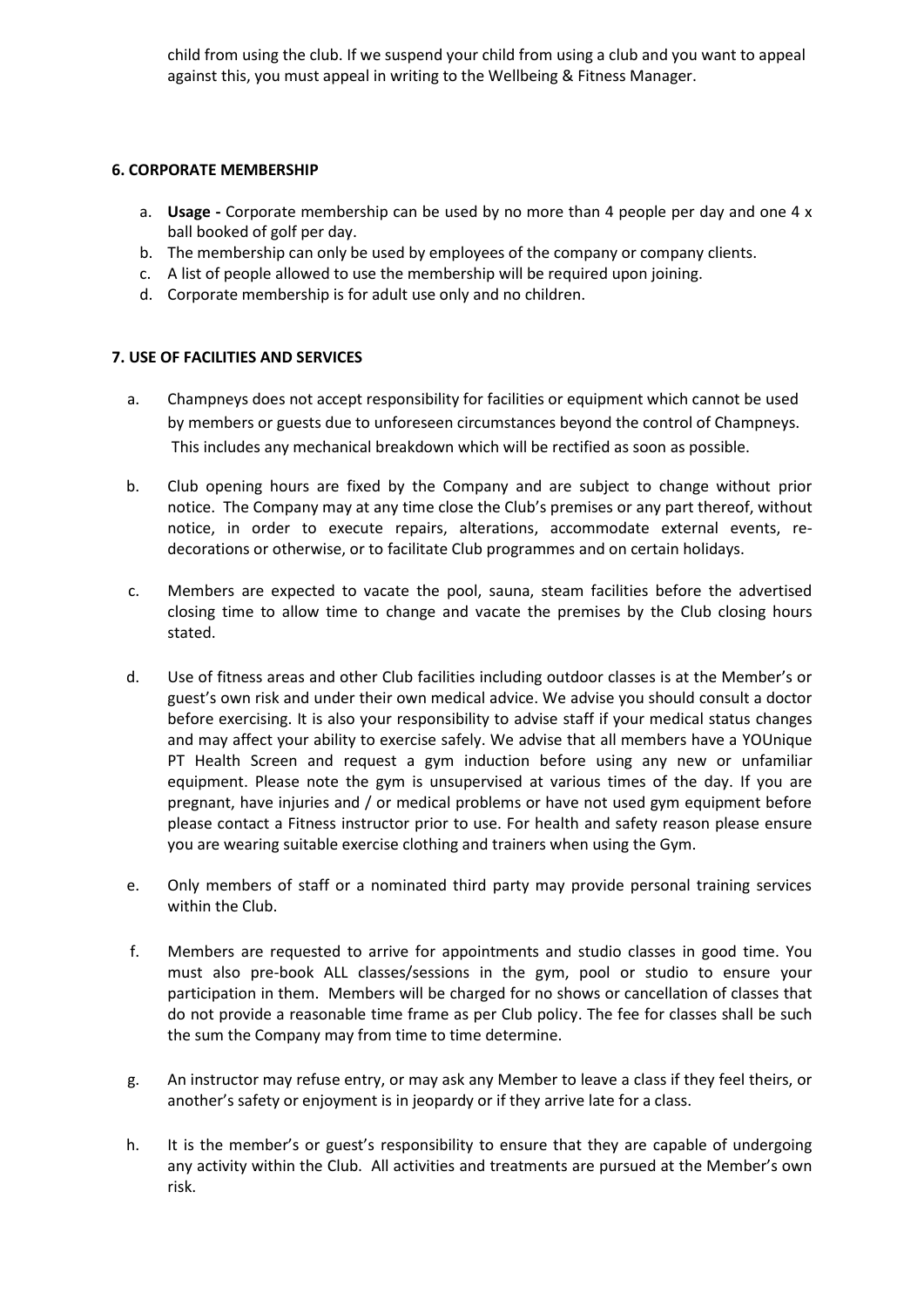- i. Whilst every effort has been made to ensure the accuracy of the class programme, the management reserves the right to cancel or re-schedule classes after publication and at short notice. The programme may be amended during public holidays. Members may not use the studios unsupervised without authorisation outside the class timetable.
- j. Outdoor Hot Tub Children under the **age** of 16 years are not permitted to use the **hot tub**. This is because young **children can** overheat more quickly than adults. Your **child** should also be tall enough to stand in the centre of the **hot tub** and still keep their head above the water.
- k. Proper attire, as determined by the Company, must be worn in the Club. Members are requested to wear at all times appropriate clean footwear in the fitness areas and nonmarking soled footwear on the exercise studios and no outdoor footwear poolside. Appropriate attire must be worn in the restaurant and/or members relaxation area. Footwear must be worn at all times.
- l. Members are requested to shower before entering the sauna, steam room and/or swimming pool. Shaving or exfoliating within the sauna or steam room is not allowed or the drying of towels and clothing or flammable materials such as newspapers and books brought into these areas.
- m. Pets are not allowed at the Club.
- n. Smoking is not permitted anywhere in the Club apart from the outside designated area.
- o. Only food purchased from the Club should be consumed within the Club and around the outdoor pool. Food and drink is not permitted within the indoor pool area or gym.
- p. No alcoholic beverages or drugs of any kind may be brought into the Club. Violation of this rule will result in immediate exclusion from the Club and may result in termination of membership.
- q. Members or guests shall not use the Club's facilities whilst under the influence of alcohol or drugs. In the event they do so, this is entirely at their own risk.
- r. Mobile phones should be placed on silent in the club.
- s. In the interest of safety, no glass container may be taken into any fitness areas, pool or changing areas.
- t. Be considerate to others; loud or abusive language will not be tolerated.
- u. Club property, including towels, toiletries, etc., is provided by the Club as a courtesy to its Members during Club usage only. Removal of Club property from the premises may result in the termination of membership privileges and legal action.
- v. Due to the popular demand appointments need to be made as soon as possible to avoid disappointment but at least 48 hours in advance. Member appointments for the Spa, and fitness services such as personal training that have been booked require 24 hours' notice when cancelling. Exceptions will be considered. If a member fails to attend an appointment without providing such notice, the Club reserves the right to charge the full cost of the appointment.
- w. Members are required to leave workout areas clean and tidy. As a courtesy to other Members and for health and safety reasons, equipment needs to be replaced in the storage areas/racks provided and equipment must be wiped down after use.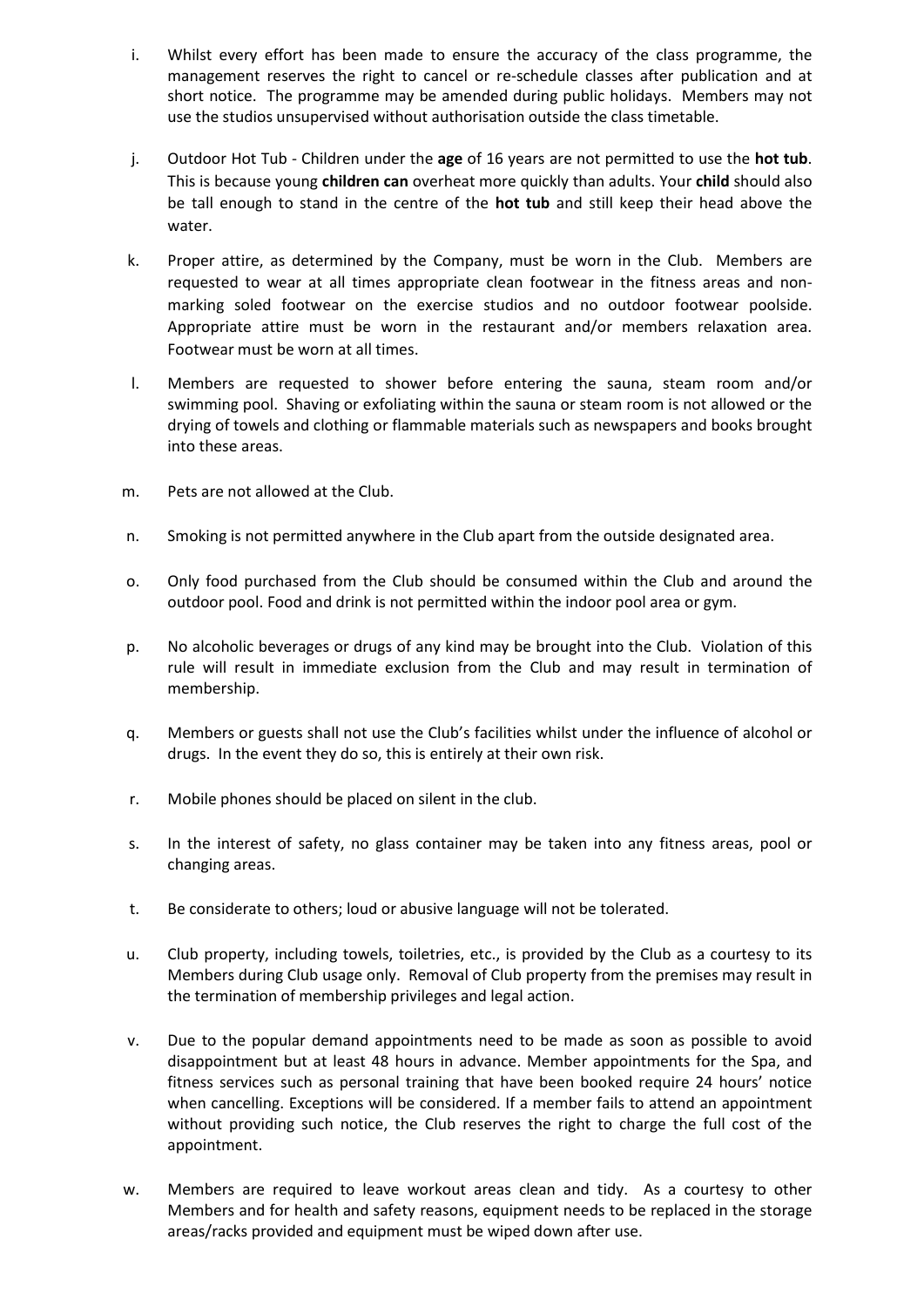- x. Cardio gym equipment must not be used for longer than 20 minutes during busy periods.
- y. You should seek instruction before using unfamiliar equipment or book a gym induction.
- z. No photography is permitted in any area of the Club (including that taken by mobile phone cameras).

#### 8. **LOCKERS**

- a. Lockers may be available for use by Members and their guests whilst they are on the Club's premises, subject to availability.
- b. Members must ensure that the contents of the lockers are removed at the end of their visit and use only for the period of their time at the Club.
- c. The Club reserves the right to open lockers without the Member's permission or the Member being present. Property cleared from lockers, or left on the premises, shall be given to housekeeping and then donated to charity after 30 days.
- d. All bags must be kept in lockers and should not be taken into the fitness areas.

#### 9. **LIABILITY**

- a. Neither the Club nor the Company will accept liability for any damage or loss to a member's or guest's personal property brought into the Club's premises.
- b. All activities and treatments are taken at the Member's or guest's own risk including participation of classes on line.
- c. Neither the Club, the Company nor their staff shall be liable for personal injury sustained by Members or their guests whilst on the Club's premises, grounds or online classes, except in so far as it can be proven that this relates to the wilful act, neglect or default of the Company or the Club or any staff.
- d. Members or guests who suffer an accident or injury on the Club premises must report the accident or injury and the circumstances in which it occurred to the Duty Manager immediately following the accident or injury.

#### 10. **MEMBER'S HEALTH AND SAFETY WARRANTY**

a. Our health agreement (see end of document) outlines the commitments of both Mottram Hall and our members. Please ensure you read. By becoming a member, you are agreeing to this agreement unless otherwise notified. Members and guests must warrant and represent that they are in good physical condition and capable of engaging in exercise and notify a member of the fitness team immediately in order that Member/guest notes and their programme can be updated or medical clearance obtained. If through injury or other reason, such as pregnancy, this is not the case, they must consult a doctor before engaging in exercise and that he/she knows of no medical or other reason why he/she is not able to engage in active or passive exercise and that such exercise would not be detrimental to his/her health, safety, comfort or physical condition.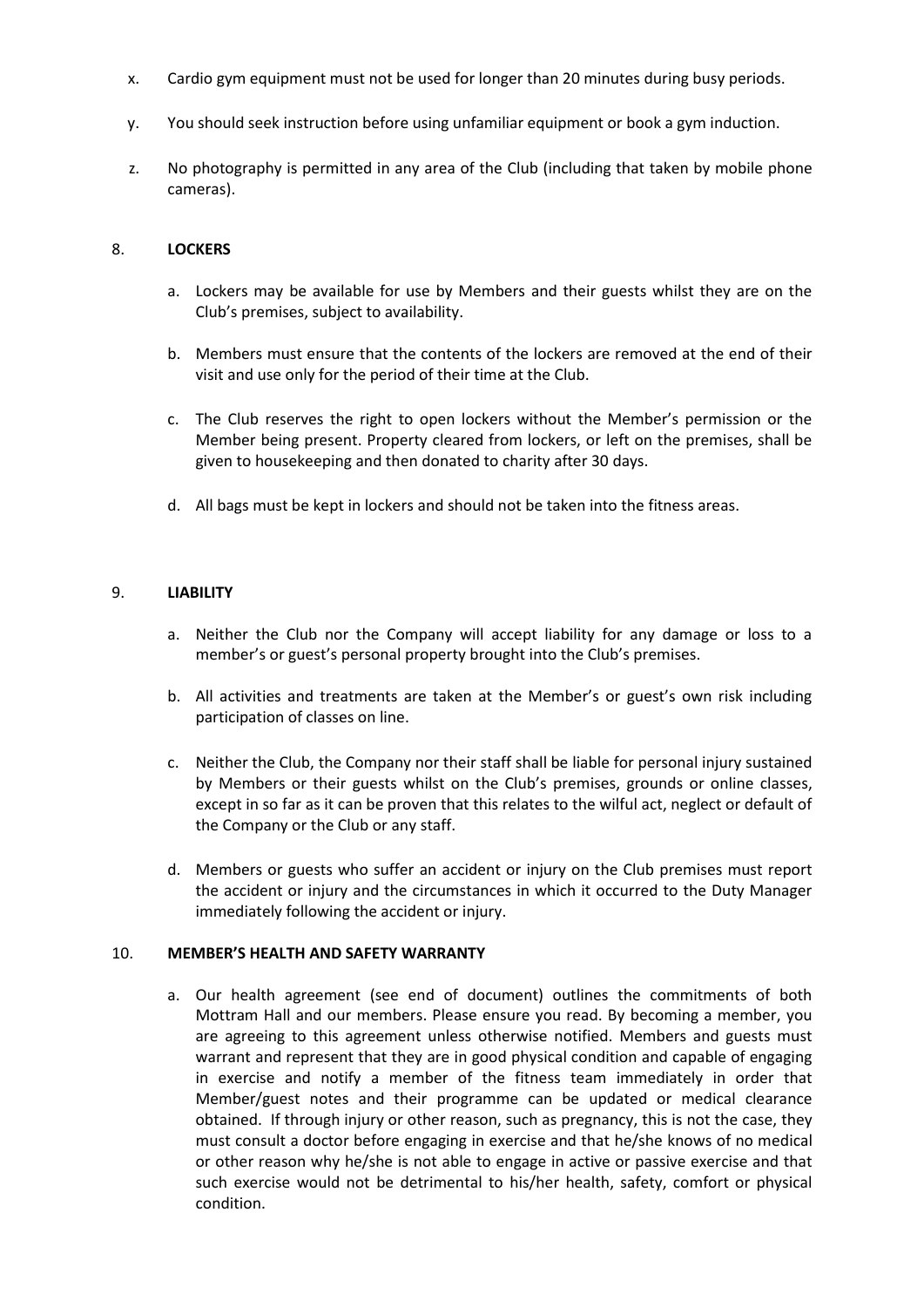- b. The Member shall not use any Club facilities whilst suffering from any infectious or contagious illness, disease or other ailment or whilst suffering from a physical ailment such as open cuts, abrasions, open sores or minor infections where there is a risk that such use may be detrimental to the health, safety, comfort or physical condition of other Members.
- c. Mottram Hall has done its best to put in place preventative measures to reduce the spread of COVID-19; however, Mottram Hall cannot guarantee that you will not become infected with COVID-19. As a member you acknowledge the contagious nature of COVID-19 and voluntarily assume the risk that you may be exposed to or infected by COVID-19 by attending Mottram Hall and that such exposure or infection may result in personal injury, illness, permanent disability, and death. You understand that the risk of becoming exposed to or infected by COVID-19 at Mottram Hall may result from the actions, omissions, or negligence of yourself and others, including, but not limited to, Mottram Hall employees and programme participants. You voluntarily agree to assume all of the foregoing risks and accept sole responsibility for any injury to yourself (including, but not limited to, personal injury, disability, and death), illness, damage, loss, claim, liability, or expense, of any kind, that you may experience or incur in connection with your attendance at Mottram Hall ("Claims").
- d. We recommend that before using the Club, Members familiarise themselves with the fire exits and emergency routes in case of evacuation. Please note that employees are NOT required to "seek and search" the building, therefore it is the responsibility of each individual to follow the relevant instructions.

# 11. **DATA PROTECTION**

- a. It is necessary for the purpose of providing Members with advice and support in relation to our facilities to hold certain data concerning the Member's identity, contact details and general health on our files. By signing the application form you are expressly consenting to the Club having authority to keep this data for the duration of your membership to the Club and for up to two years afterwards (or, if membership is refused for any reason, for a period of two years from the date you complete this form) to assist us in providing you with the best possible service.
- b. By signing the application form you will be indicating your consent to receiving emails and text messages. For the avoidance of doubt, you are not affecting any of your rights under the Data Protection Act 1998.

## 12. **CAR PARKING**

No unauthorised car parking is permitted on Club premises. Cars must be parked properly in designated spaces or they will be clamped and a fee may be charged (where applicable).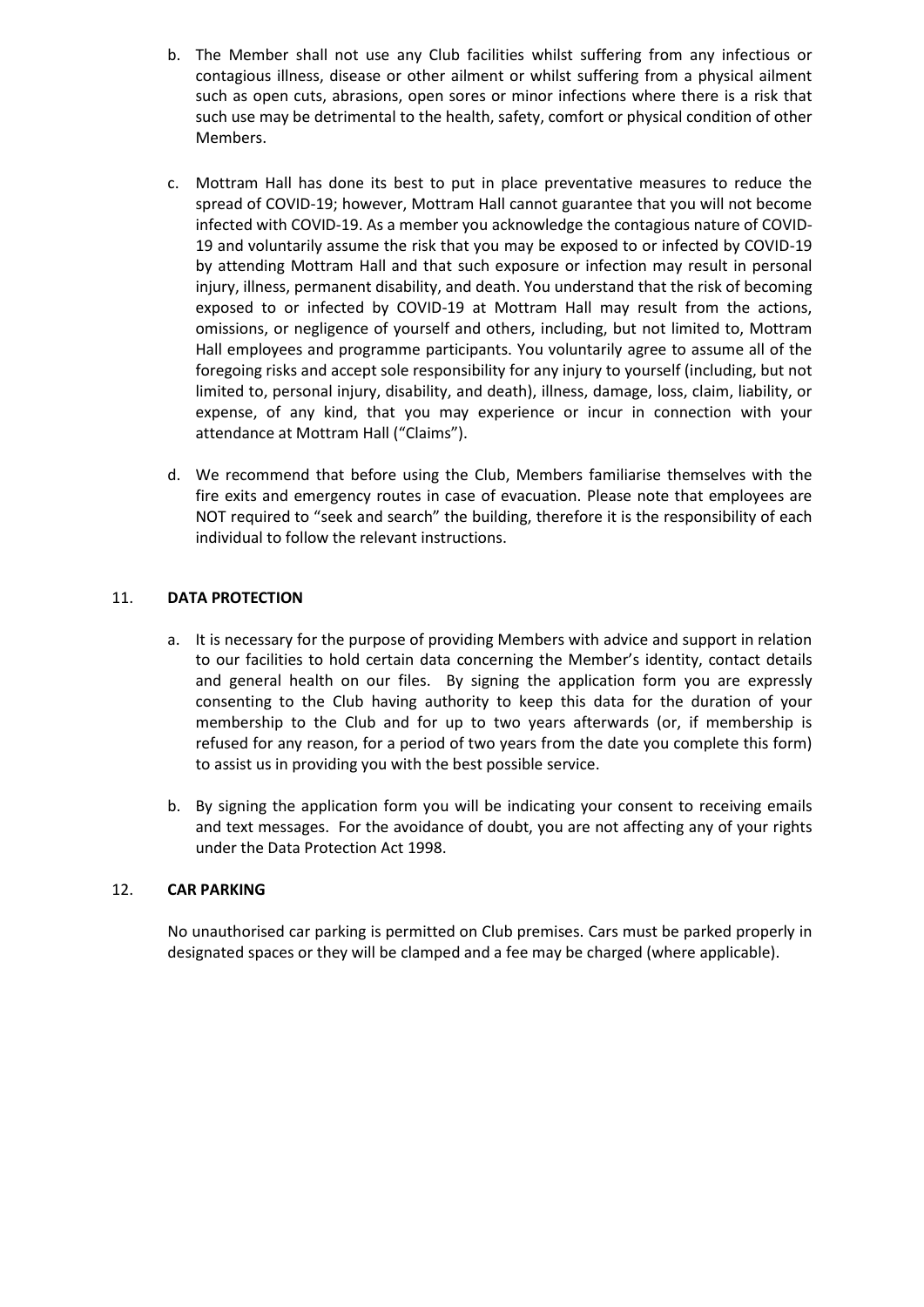# 13. **CANCELLATION AND SUSPENSION OF MEMBERSHIP**

# **A) Suspension/Freezing**

# General

- I. Members may apply to have their membership frozen. Request for freezing must be made in writing to the Club Manager giving one months' notice subject to management discretion.
- II. No suspension of membership for holidays or work commitments during the first year of Membership.
- III. Suspensions will be allowed for serious illness, serious injury, pregnancy or redundancy, providing suitable evidence is given e.g., a doctor's note. Minimum suspension in these cases will be 1 month and maximum is 3 months. No charge will be made.
- IV. For membership suspension due to working away from home or for extended holiday or additional reasons we allow a minimum of 1 month up to a maximum of 3 months per year, subject to Management discretion after year 1. There is a £10 administration fee for each month frozen requested per member.
- V. Suspensions reasons cannot be back dated; these must be informed in writing prior to the suspension.
- VI. Should you wish to extend a current freeze this must also be put in writing, verbal instructions cannot be accepted. You will also need to let us know when you plan for your membership to start again.
- VII. Request for freezing shall be at the sole discretion of the Club.
- VIII. If we increase our membership prices during the period when your membership is frozen you will have to pay any new prices that apply to your membership type when your membership starts again.
	- IX. You will not be able to use any of the facilities whilst your membership has been suspended. If we do find you are using the facilities your membership will automatically restart and you must pay any appropriate membership fees that are due for the period while your membership was suspended.

## **Annual Payers**

I. All of the above rules apply for annual subscriptions however your membership will be extended for the requested freeze period and renewal date amended accordingly. No credit will be applied.

# **B) CANCELLATION**

## GENERAL

- I. Requests for cancellation must be made in writing/email to the Club Manager with at least 4 weeks' notice. The club manager will then confirm your leaving date.
- II. Verbal instructions to amend or cancel a membership cannot be accepted without the appropriate written and signed form.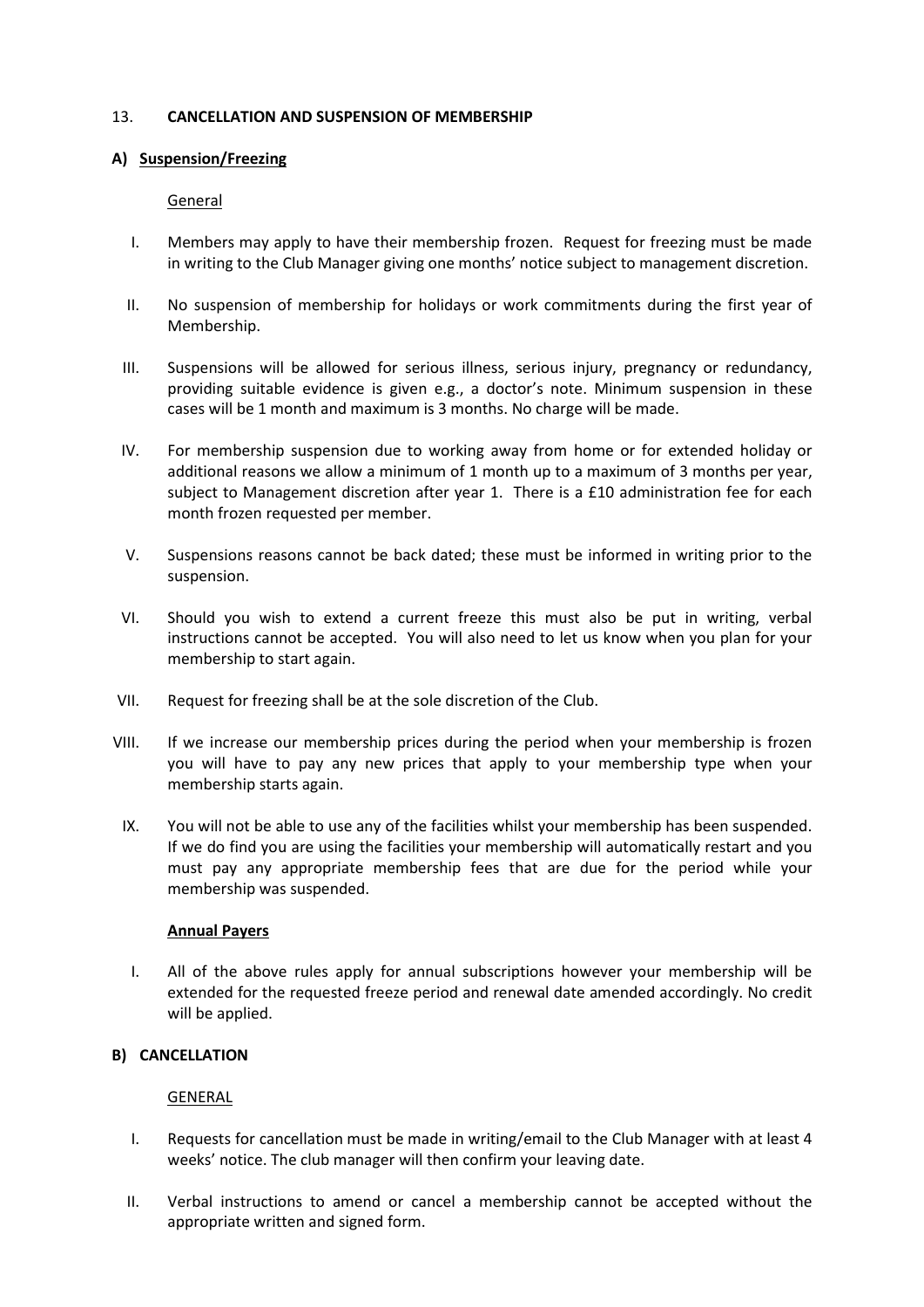- III. Cancellation of your direct debit instruction is not accepted as a request to terminate your membership.
- IV. Reinstatement of a cancelled membership may be accomplished by payment of a new admin fee plus any unpaid balance from the previous membership.
- I. Membership is non-refundable and non-transferable. Exception: Platinum membership is transferable.
- II. The Company shall have the right to suspend or withdraw Club privileges or membership from any Member who, in their opinion, has abused privileges or conducted himself or herself in a manner deemed detrimental to the Club staff or its Members. Such exclusion or suspension shall become effective immediately and no reimbursement will be issued to such Member. There will be no refund of the joining fee.

## **C) LIMITED RIGHT TO CANCEL FOR THOSE MEMBERSHIPS THAT REQUIRE 'PAYMENT IN FULL'**

During the contract period of 12 months or more you may cancel the contract only for the following reasons that prevent you from using the club facilities:

- I. Suffering from a medical condition (this does not include pregnancy, but does include a medical condition that arises during pregnancy); An appropriate medical practitioner must provide written evidence that this is so.
- II. Loss of your employment or you are declared insolvent; You must produce documentary evidence to support this.
- III. You are being relocated in your employment to a location which is more than 10 miles from a Champneys club; We shall require evidence that such a move has taken place.
- IV. You are moving home to a location which is more than 10 miles from a Champneys club; We shall require evidence that such a move has taken place.
- V. We are satisfied that there has been a change in your personal circumstances, other than those listed above, which means that it is no longer reasonable for you to use your club's facilities or to continue being a member.
- VI. Platinum members are required to transfer their membership is they wish to cancel if they wish to avoid the following cancellation terms.

## **PAYMENT FOR EARLY CANCELLATION**

## Annual Payers & 3- or 4-Year Contracts

If any of the aforementioned exceptional circumstances apply, we shall be entitled to request reasonable evidence to provide sufficient proof of the exceptional circumstance. The decision as to whether the membership can be cancelled shall remain in our absolute discretion.

a. If you do cancel due to reasons set out in 11 C) I-V, unused membership fees will be given by way of Gift Card and valid for 24 months from issue. The Gift Card can be used towards Champneys Products, Days & Stays.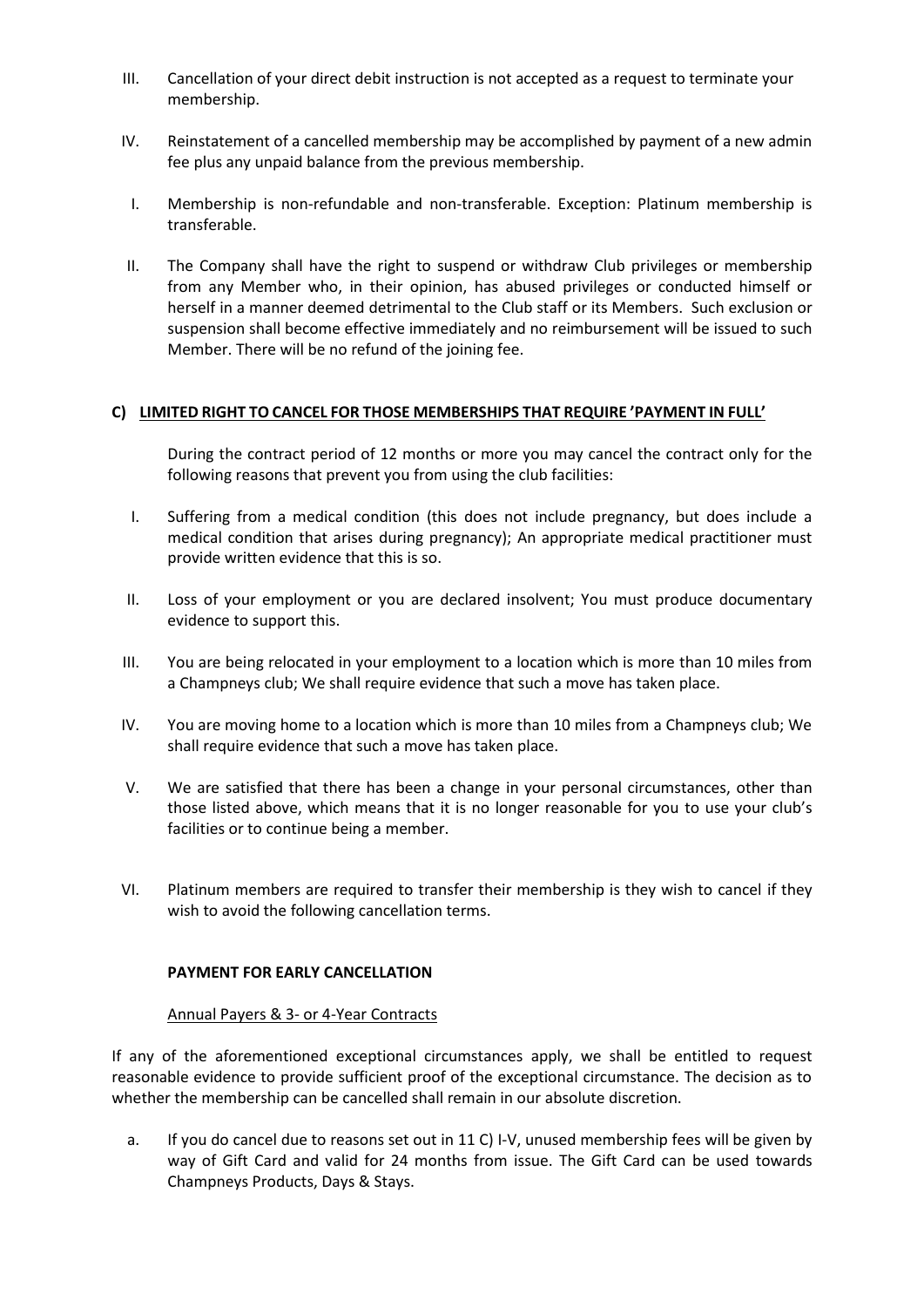- b. If you cancel your membership before your membership expires for any reason other than in the circumstances set out in 11 C) I-V, we shall be entitled to keep the remaining unused annual fees.
- c. Please note you will not be able to re-join on any promotional offer within a 12-month period from the date of cancellation.

# 14. **CCTV**

a. Closed circuit cameras may operate throughout the Club except in the changing areas. Any unlawful activity within the Club may be reviewed for possible legal action.

## 15. **STANDARD FEEDBACK PROCEDURE**

a. For all feedback relating to the facilities please contact the Club Manager. For all complaints regarding your account/statement please contact the Club Manager Please ensure that all contact details are detailed on the form/email in order that a member of the management team can contact you accordingly to discuss. Should a member or guest wish to discuss any issue in person they can also request to speak to the Manager on duty who can be contacted at the Club Reception Desk. It is our aim that we respond within 48 hours of receiving a comment or complaint.

## 16. **GENERAL**

- a. The Company may assign the benefit of the Membership Agreement to a third party at any time without notice to the Member.
- b. A person who is not party to the Membership Agreement has no rights under the Contracts (Rights of Third Parties) Act 1999 to rely upon or enforce any term of the Membership Agreement.
- c. The Company may communicate with the Members via electronic mail ("email") and/or by SMS. By providing an email address or mobile telephone number to the Company, the Member consents to receiving emails and/or SMS communications from the Company, including notices pursuant to these terms and conditions. The Member also accepts that email and/or SMS may not be a secure and confidential means of communication. The Company will not be liable for any loss or damage suffered as a result of communicating with a member by email and/or SMS.